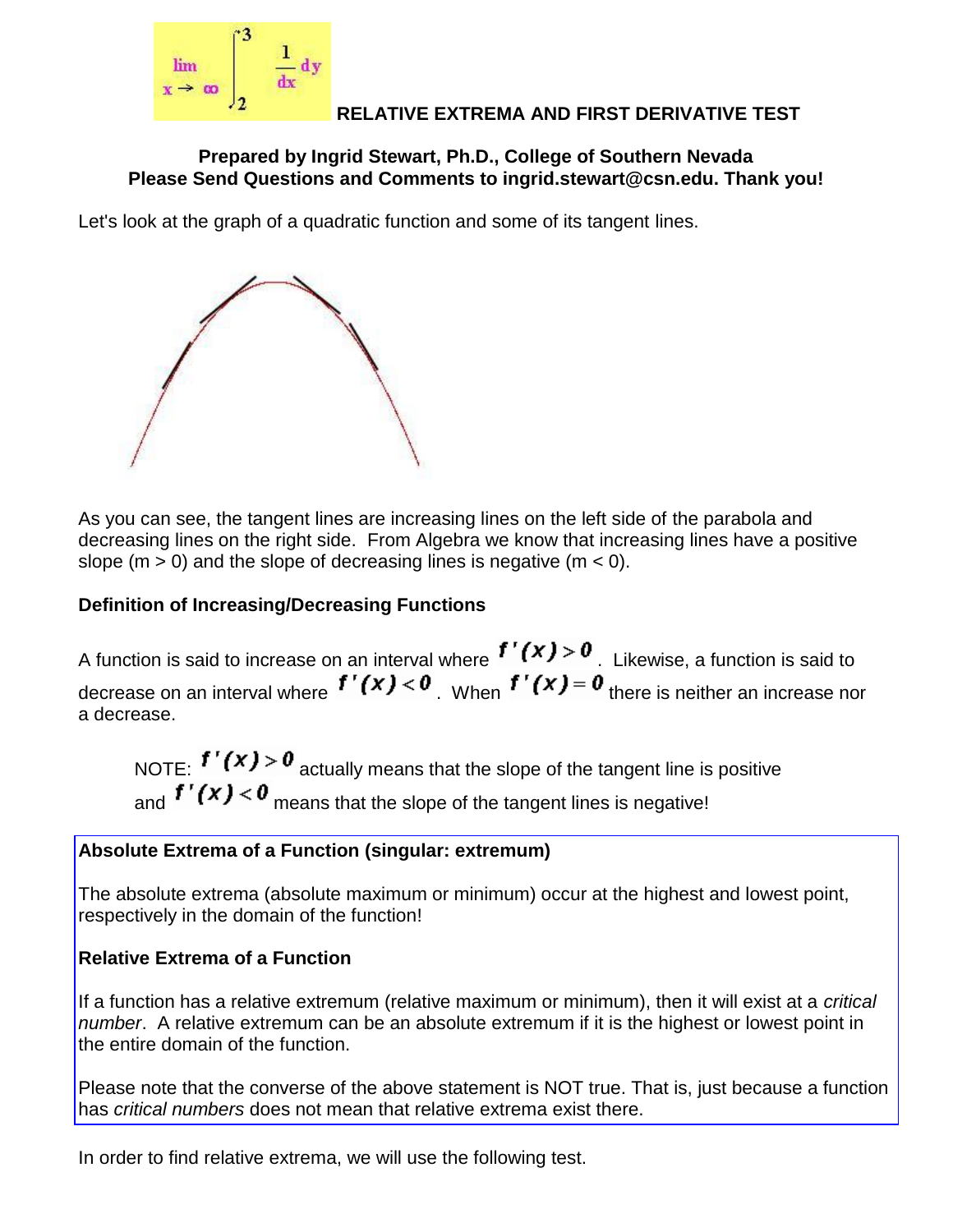# **First Derivative Test (FDT)**

Let *c* be a *critical number* for a function *f* and let *(a, b)* denote an interval on the x-axis containing *c*.

- a. If  $f'(x)$  is positive for  $a < x < c$  and negative for  $c < x < b$ , then f has a relative maximum at *c*.
- b. If *f '(x)* is negative for *a < x < c* and positive for *c < x < b*, then *f* has a relative minimum at *c*.
- c. If *f '(x)* is positive or negative on both sides of *c*, then *f* has no relative extrema at *c*.

## **How to find the x-coordinates of** *Relative Extrema (Maxima and Minima)*

- 1. Find the *critical number(s)* of the function *f*.
- 2. Place the *critical number(s)* on a number line, thereby dividing the number line into two or more intervals.
- 3. Pick any test value *t* from each interval and find *f '( t )*.
	- a. If *f '( t )* is negative, place minus signs along the number line in the respective interval.
	- b. If *f '( t )* is positive, place plus signs along the number line in the respective interval.
- 4. Use the *First Derivative Test* (FDT) to decide if the *critical numbers* are x-coordinates of *relative maxima* or *relative minima* or neither.

Relative extrema can exist at vertices which are parabolic in form or which are cusps. Cusps are points where two branches of a curve meet, end, and have the same tangent line.

We can use the following definition to evaluate cusps:

Let *c* be a *critical number.*

There is a cusp at the point  $[c, f(c)]$  on the graph of the function  $f$ , if either

the graph of the derivative *f '* approaches negative infinity as *x* approaches *c* from the right AND positive infinity as *x* approaches *c* from the left

OR

the graph of the derivative *f '* approaches positive infinity as *x* approaches *c* from the right AND negative infinity as *x* approaches *c* from the left.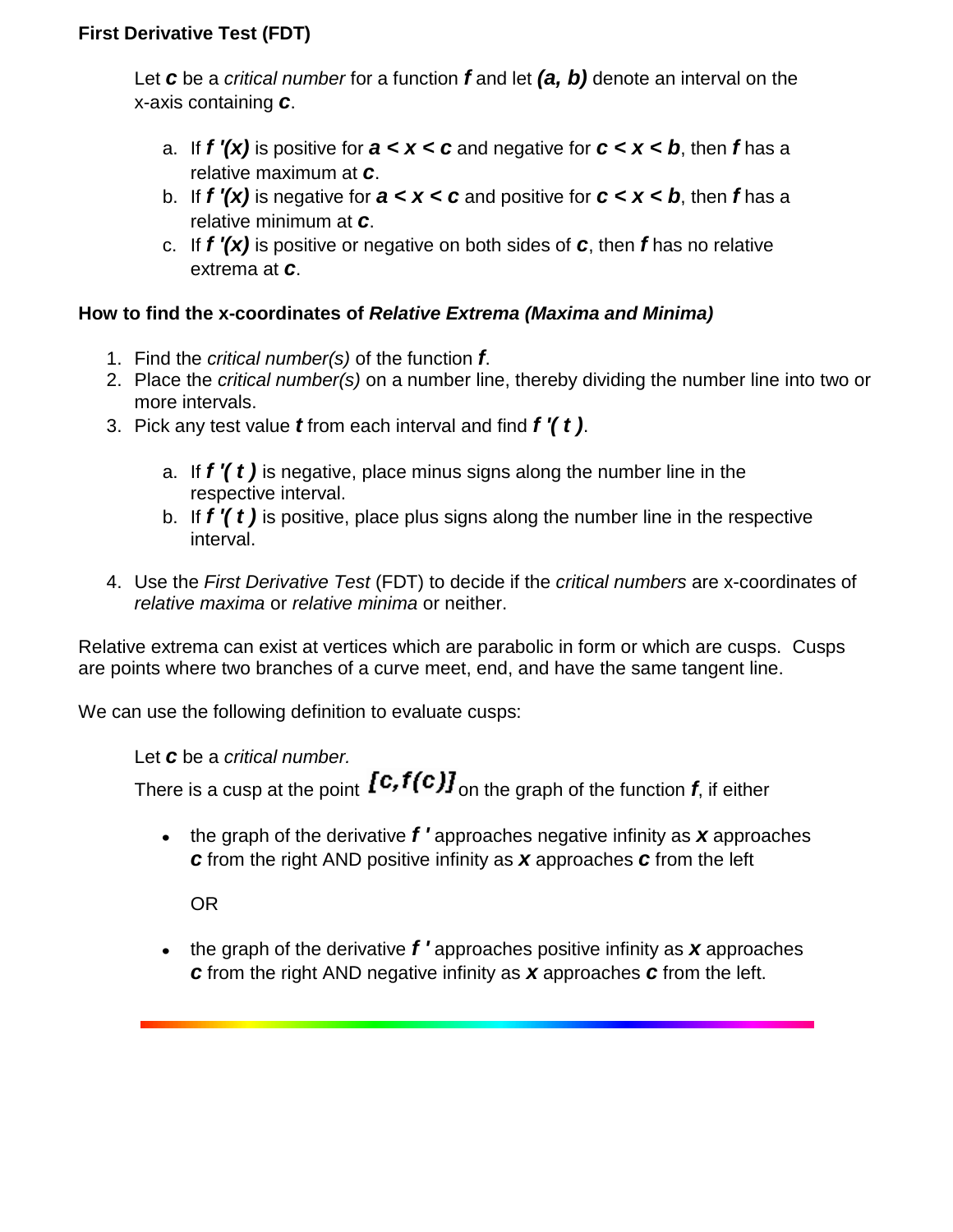#### **Problem 1:**

Given  $f(x) = 2x^3 + x^2 - 20x + 4$  with domain  $(-\infty, \infty)$ , find

the coordinates of any relative maximum and minimum points on the graph of the  $\bullet$ function

**Step 1** - Find the *critical number(s)* of the function *f*.

The first derivative is 
$$
f'(x) = 6x^2 + 2x - 20
$$

The *critical numbers* are  $-2$  and  $\frac{5}{3}$ .

**Step 2 and Step 3** - Let's place the *critical numbers* on the number line and pick the test numbers  $-3$ ,  $\boldsymbol{0}$ , and  $\boldsymbol{2}$  from the respective intervals.



Then 
$$
f'(-3) = +28
$$

f'(0) =  $-20$ 

and  $f'(2) = +8$ 

**Please note the respective plus and minus signs in the intervals above!**

**Step 4** - By the FDT, the coordinates of the relative extrema are as follows:

relative maximum point  $[-2, f(-2)] = [-2, 32]$ 

relative minimum point  $\left[\frac{5}{3}, f\left(\frac{5}{3}\right)\right] = \left(\frac{5}{3}, \frac{-467}{27}\right)$ 

the intervals over which the function is increasing and decreasing  $\bullet$ 

> Intervals of Increase are  $(-\infty, -2)$  and  $(\frac{5}{3}, \infty)$ Interval of Decrease is  $(-2, \frac{5}{3})$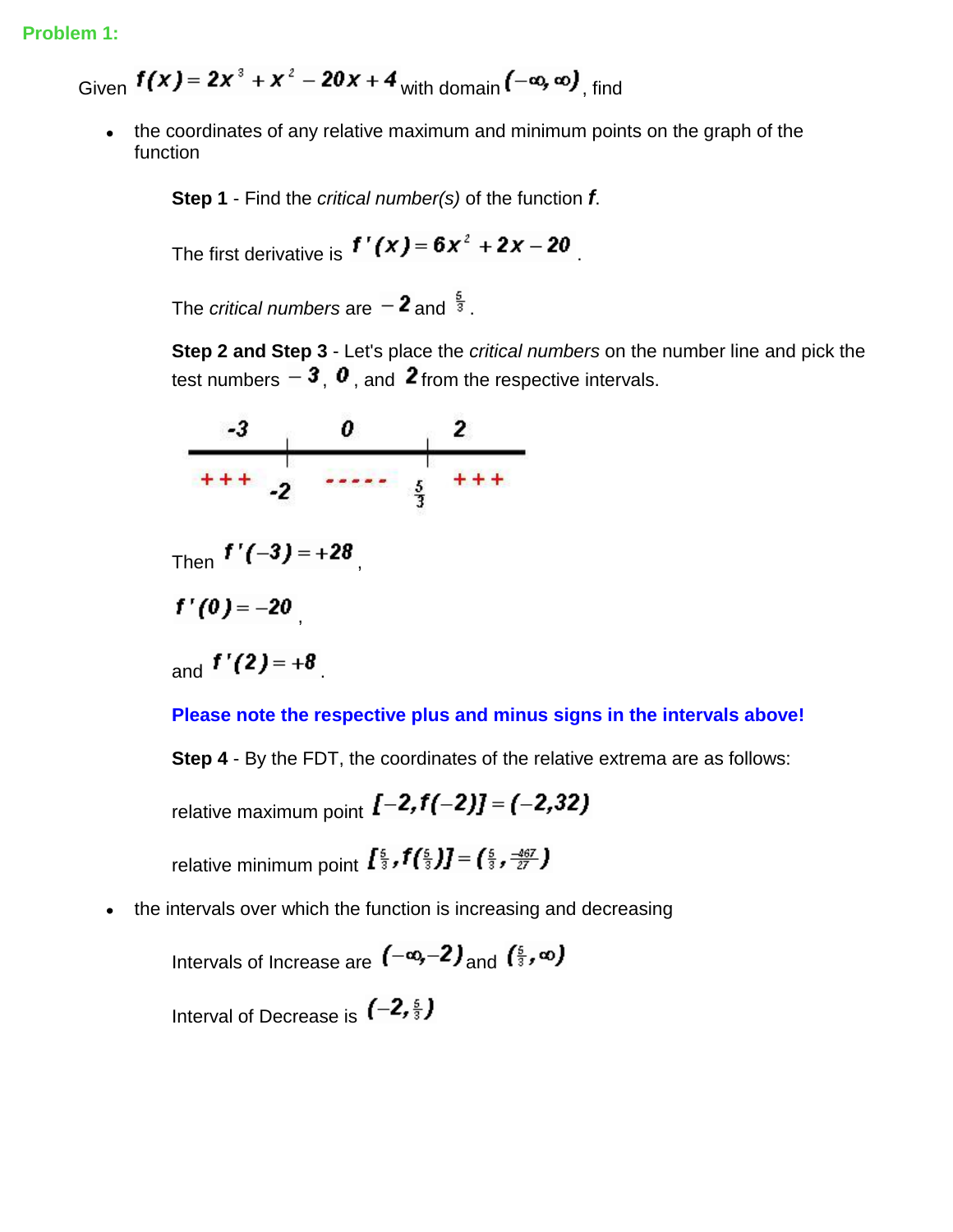Given  $f(x) = x^{\frac{2}{3}} - 1$  with domain  $(-\infty, \infty)$ , find

the coordinates of any relative maximum and minimum points on the graph of the function

**Step 1** - Find the *critical number(s)* of the function *f*.

$$
f'(x) = \frac{2}{3x^{\frac{1}{3}}}
$$

The first derivative is.

The *critical number* is  $\mathbf{0}$ .

**Step 2 and Step 3** - Let's place the *critical number* on the number line and pick the test numbers  $-1$  and 1 from the respective intervals.



Then  $f'(-1) = -\frac{2}{3}$  and  $f'(1) = +\frac{2}{3}$ .



NO relative maximum point

relative minimum point  $[0, f(0)] = (0,-1)$ 

Since we are not dealing with a polynomial function, we must check to see if the relative minimum occurs at a vertex which is parabolic in form or which is a cusp.

 $\lim_{x\to 0^+} \frac{2}{3x^{\frac{1}{3}}}$ <br>We find that  $x\to 0^+} \frac{2}{3x^{\frac{1}{3}}}$  approaches positive infinity and  $x\to 0^-} \frac{2}{3x^{\frac{1}{3}}}$ approaches negative infinity.

By definition, the relative minimum occurs at a **cusp**.

the intervals over which the function is increasing and decreasing  $\bullet$ 

Interval of Increase is  $(0, \infty)$ 

Interval of Decrease is  $(-\infty,0)$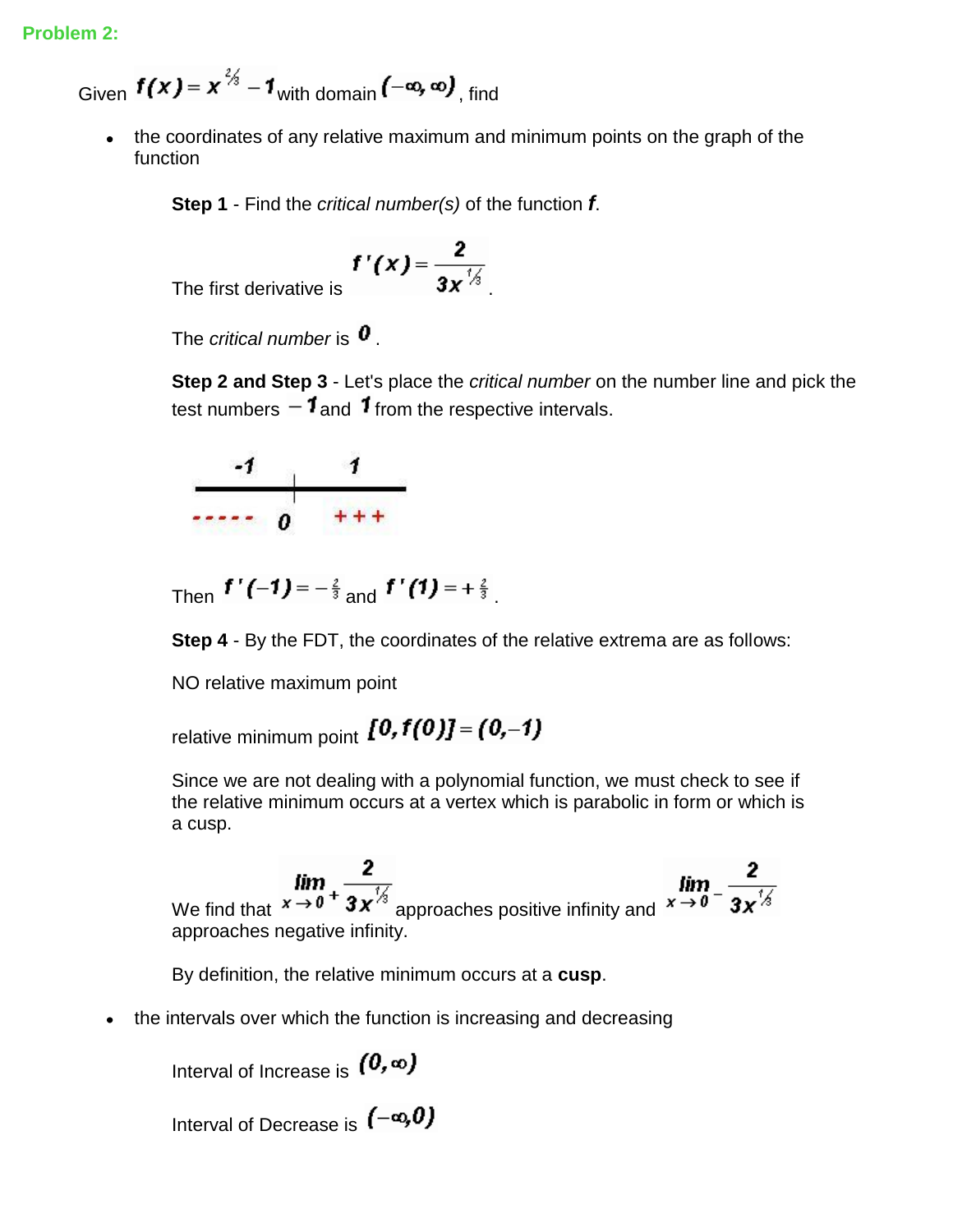Given  $f(x) = \sqrt[3]{x^2 - x - 2}$  with domain  $(-\infty, \infty)$ , find

the coordinates of any relative maximum and minimum points on the graph of the  $\bullet$ function

**Step 1** - Find the *critical number(s)* of the function *f*.

$$
f'(x) = \frac{2x-1}{3(x^2-x-2)^{\frac{2}{3}}}
$$

The first derivative is.

The *critical numbers* are  $-\mathbf{1}$ ,  $\frac{1}{2}$ , and **2**.

**Step 2 and Step 3** - Let's place the *critical numbers* on the number line and pick the test numbers  $-2$ ,  $0$ ,  $1$ , and  $3$  from the respective intervals.



relative minimum point  $\int_{\frac{t}{2}}^{t} f(\frac{t}{2}) J = \int_{\frac{t}{2}}^{t} - \sqrt[3]{\frac{9}{4}} J$ 

the intervals over which the function is increasing and decreasing  $\bullet$ 

> Intervals of Increase are  $\binom{t}{z}$ ,  $2$  and  $(2, \infty)$ Intervals of Decrease are  $(-\infty, -1)$ <sub>and</sub>  $(-1, \frac{1}{2})$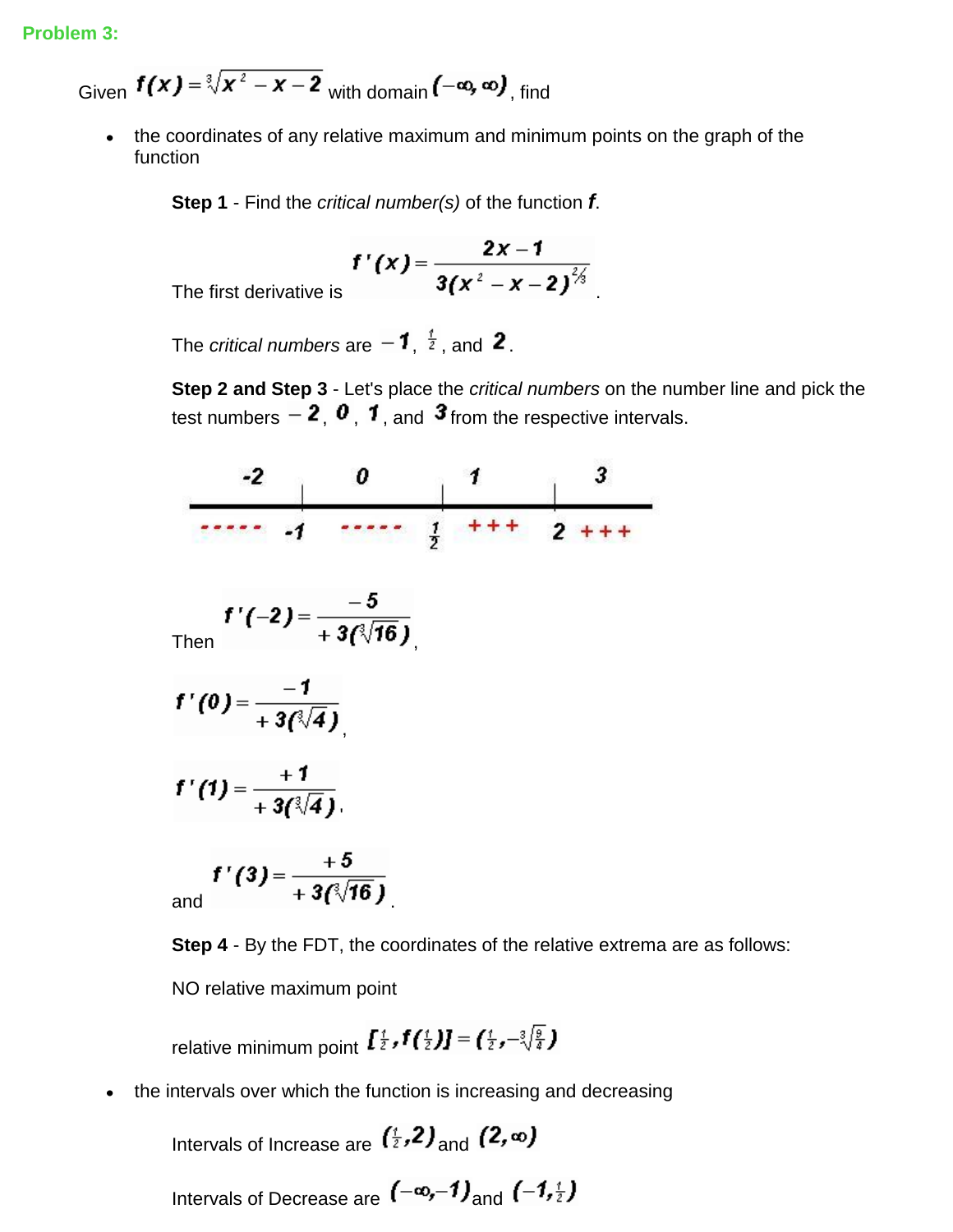Given  $f(x) = x\sqrt{9-x^2}$  with domain  $\mathbf{f}$  – 3,3], find

the coordinates of any relative maximum and minimum points on the graph of the function

**Step 1** - Find the *critical number(s)* of the function *f*.

$$
f'(x) = \frac{9-2x^2}{(9-x^2)^{1/2}}
$$

The first derivative is.

The *critical numbers* are  $-3$ ,  $-\frac{3\sqrt{2}}{2} \approx -2.12$ .  $\frac{3\sqrt{2}}{2} \approx 2.12$  and 3

**Step 2 and Step 3** - Let's place the *critical numbers* on the number line and pick the test numbers  $-2.5$  , 0, and 2.5 from the respective intervals.

Note that since  $-\mathbf{3}$  and  $\mathbf{3}$  are endpoints of the domain we do not need to pick a test number to the left of  $-3$  or to the right of  $3$ ! This means that **these two points could not be relative extrema!**

$$
-2.5
$$
  
\n
$$
-3
$$
  
\n
$$
-3
$$
  
\n
$$
-2.12
$$
  
\n
$$
+1
$$
  
\n
$$
2.5
$$
  
\n
$$
3
$$
  
\n
$$
1
$$
  
\n
$$
1
$$
  
\n
$$
2.5
$$
  
\n
$$
3
$$
  
\n
$$
1
$$
  
\n
$$
2.6
$$
  
\n
$$
3
$$
  
\n
$$
3
$$
  
\n
$$
5
$$
  
\n
$$
5
$$
  
\n
$$
5
$$
  
\n
$$
5
$$
  
\n
$$
5
$$
  
\n
$$
5
$$
  
\n
$$
5
$$
  
\n
$$
5
$$
  
\n
$$
5
$$
  
\n
$$
5
$$
  
\n
$$
5
$$
  
\n
$$
5
$$
  
\n
$$
5
$$
  
\n
$$
5
$$
  
\n
$$
5
$$
  
\n
$$
5
$$
  
\n
$$
5
$$
  
\n
$$
5
$$
  
\n
$$
5
$$
  
\n
$$
5
$$
  
\n
$$
5
$$
  
\n
$$
5
$$
  
\n
$$
5
$$
  
\n
$$
5
$$
  
\n
$$
5
$$
  
\n
$$
5
$$
  
\n
$$
5
$$
  
\n
$$
5
$$
  
\n
$$
5
$$
  
\n
$$
5
$$
  
\n
$$
5
$$
  
\n
$$
5
$$
  
\n
$$
5
$$
  
\n
$$
5
$$
  
\n
$$
5
$$
  
\n
$$
5
$$
  
\n
$$
5
$$
  
\n
$$
5
$$
  
\n
$$
5
$$
  
\n
$$
5
$$
  
\n
$$
5
$$
  
\n
$$
5
$$
  
\n
$$
5
$$

relative maximum point  $\int \frac{3\sqrt{2}}{2} f(\frac{3\sqrt{2}}{2})J = (\frac{3\sqrt{2}}{2}, \frac{9}{2})$ relative minimum point  $\int -\frac{3\sqrt{2}}{2} f(-\frac{3\sqrt{2}}{2})J = \int -\frac{3\sqrt{2}}{2} f(-\frac{9}{2})$ 

the intervals over which the function is increasing and decreasing

Interval of Increase is  $\left(-\frac{3\sqrt{2}}{2}, \frac{3\sqrt{2}}{2}\right)$ Intervals of Decrease are  $(-3,-\frac{3\sqrt{2}}{2})$  and  $(\frac{3\sqrt{2}}{2},3)$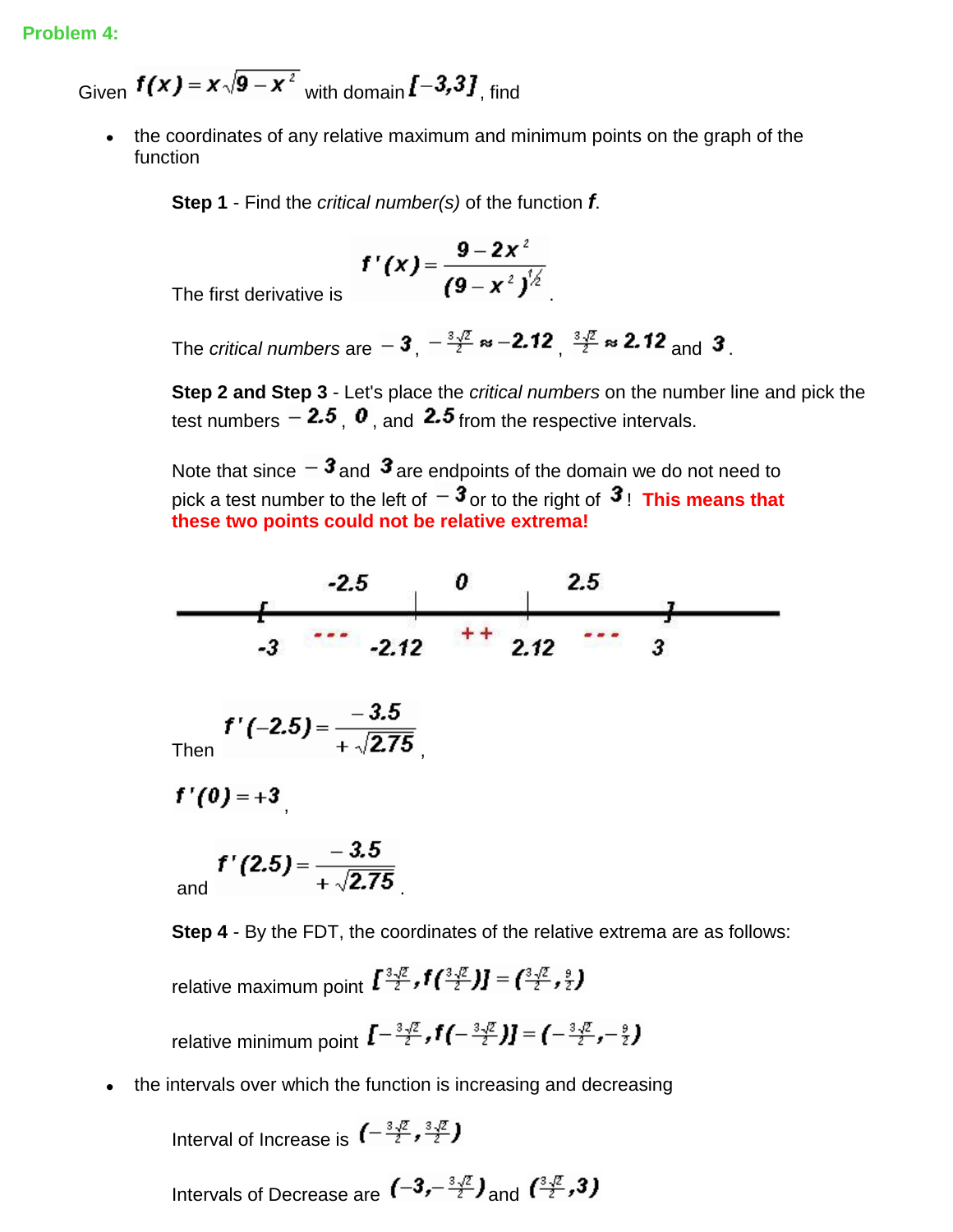Given  $f(x) = x\sqrt{2} - 2\cos x$  with restricted domain  $[-2\pi, 2\pi, \sin\theta]$ , find

the x-coordinates ONLY of any relative maximum and minimum points on the graph of the function

**Step 1** - Find the *critical number(s)* of the function *f*.

The first derivative is  $f'(x) = \sqrt{2} + 2 \sin x$ 

The *critical numbers* are  $\frac{-3\pi}{4}$ ,  $\frac{-\pi}{4}$ ,  $\frac{5\pi}{4}$  and  $\frac{7\pi}{4}$ 

**Step 2 and Step 3** - Let's place the *critical numbers* on the number line and pick the  $3\pi$ test numbers  $-2\pi$ ,  $-\frac{\pi}{2}$ ,  $\theta$ ,  $\frac{3\pi}{2}$  and  $2\pi$  from the respective intervals.



Then 
$$
f'(-2\pi) = +\sqrt{2}
$$
,

$$
f'\left(\frac{-\pi}{2}\right) = \sqrt{2} - 2 \approx -0.59
$$

$$
f'(0)=+\sqrt{2}
$$

$$
f'\left(\frac{3\pi}{2}\right)=\sqrt{2}-2\approx-0.59
$$

,

and  $f'(2\pi) = +\sqrt{2}$ 

**Step 4** - By the FDT, the x- coordinates of the relative extrema are as follows:

 $-3\pi$ x- coordinates of relative maximum point  $\overline{4}$  and  $\overline{4}$ x- coordinates of relative minimum point  $\frac{-\pi}{4}$  and  $\frac{7\pi}{4}$ 

,

,

the intervals over which the function is increasing and decreasing